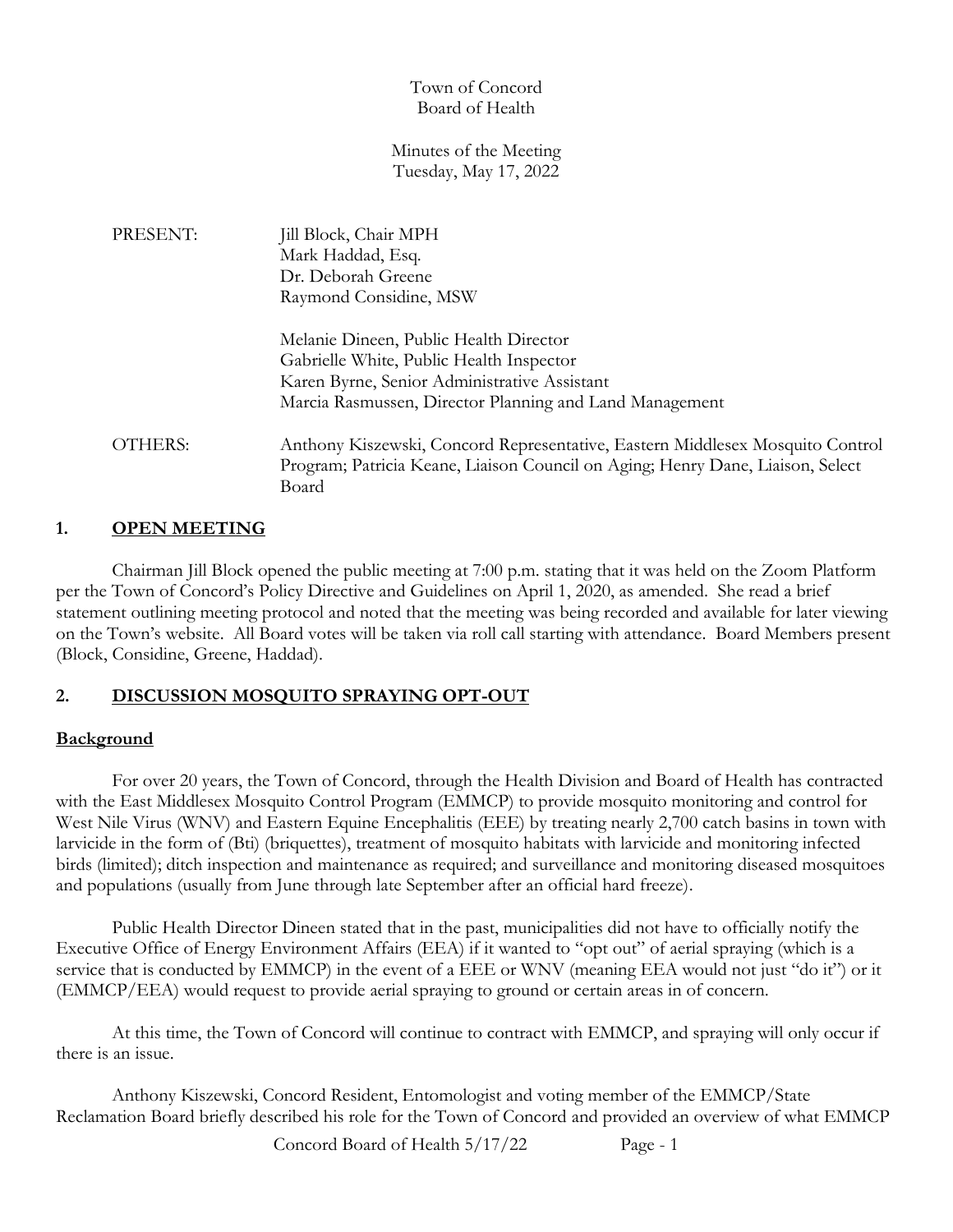has been doing for the Town of Concord over the past many years. In years past, he would meet once a year with the Board of Health but as with everything else, Covid-19 through a wrench in normal schedules. He said he would be happy to get back into that schedule as the season moves on.

### **Municipal process to "Opt-Out" of State provided aerial mosquito spraying**

PHD Dineen outline the 2022 process for municipalities if they would like to "Opt-Out" of aerial mosquito spraying. She stated that the 2022 process requires towns to review the regional historical EEE risk level map, which serves as the EEA's 2022 evaluation criteria, to determine interest in proceeding with an opt-out application for 2022<sup>1</sup>. She explained that if the Town of Concord determined it wanted to "Opt-Out" the State now requires that it prepare an alternative mosquito management plan which includes submission of at least three education and outreach activities, and secure approval to "Opt-Out" via a certified vote by the local Select Board or City Council.

### **Recommendation from PHD**

Ms. Dineen has reviewed historical data for the Concord area and Middlesex County and MDPH has projected that in 2022 Middlesex County and adjacent counties are considered "High Risk" for EEE. This is determined by evidence of mosquito sample testing positive for EEE in the region over multiple years or if there was compelling evidence of a locally infected human or animal case of EEE in the region.

After reviewing the MDPH projections for the 2022 mosquito season, the Public Health Director recommended that the Board vote to NOT "Opt-Out" of the mosquito control spraying, including aerial or other protocols taken by the State Reclamation and Mosquito Control Board (SRMCB).

### **Discussion**

The Board had a brief discussion over past years' mosquito control measures and the fact that EEE, albeit rare, is an extremely serious disease to which there is no cure and even those who do recover somewhat (never fully) suffer serious health consequences for the remainder of their lives. Accordingly, the consensus was that the best public health measure would to "Not Opt-Out" and continue to take advantage of the protocols offered by the State in the event of a EEE or WNV event.

PHD Dineen noted that organic farmers and the Natural Resources Division had concerns and there are steps that can be taken so that those areas will be eliminated from spraying via GIS mapping, and she will advise those parties on how to move forward with those steps.

Dr. Greene moved to APPROVE and ACCEPT the recommendation of the Public Health Director to NOT "Opt-Out" of the mosquito control spraying, including aerial or other actions that could be taken by the State Reclamation and Mosquito Board (SRMCB). Mark Haddad seconded it. All VOTED in favor (Block, Considine, Greene, Haddad – yes; motion carried 4-0).

PHD Dineen stated that she would attend the Select Board meeting on Monday to inform it of the Board's decision and rationale. Town Staff thought this would also reach a broader town audience. Dr. Greene or Chair Jill Block will do their best to attend as well.

<sup>1</sup> Summary written by PHD Melanie Dineen – BOH informational Packets May 2022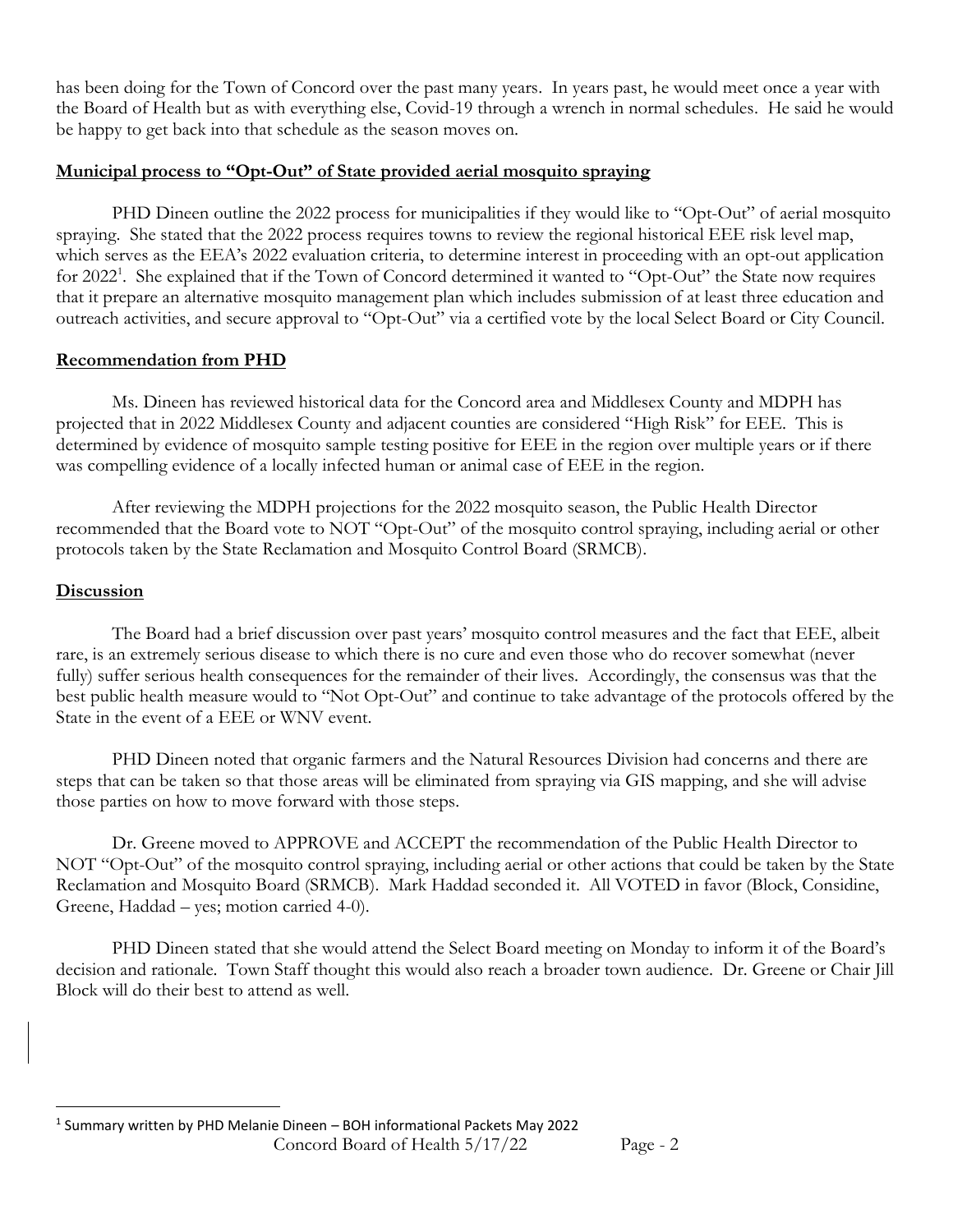### **3. OTHER BUSINESS**

Board members wanted to recognize that this was Ray Considine's last official meeting as a member of the Board of Health. Members thanked Mr. Considine for his calm, steady demeanor as it has dealt with a wide variety of issues during his two plus term tenure. Specifically, Board members thanked Mr. Considine for his dedication and commitment to eliminating teen (childhood) smoking, vaping, and ensuring that the Town of Concord Health Board fought hard to dissuade the township for allowing the sale of marijuana for recreational use within the Town borders (other than medical). Mr. Considine said he learned more than he ever expected serving on the Board of Health and continued to be amazed at the vast purview the Health Division and Board have in dealing with issues from housing, mental health, restaurants, pandemics, tobacco control and so much more than septic systems (as he naively thought). He thanked all the Board members for their support and looked forward to new adventures with teaching. Kudos to Mr. Considine!

The meeting adjourned at approximately 8:00 p.m.